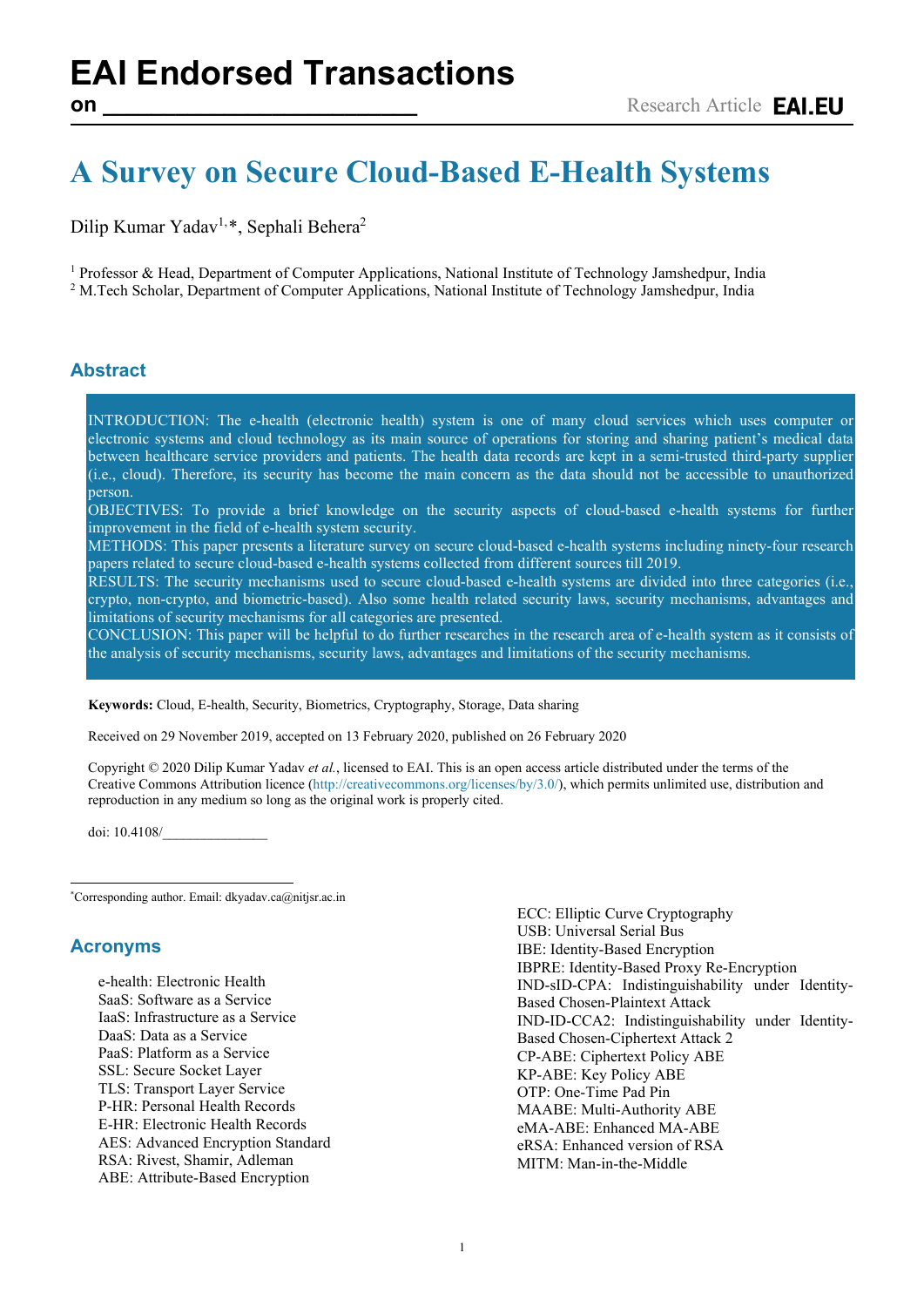DOS: Denial-of-Service SIS: Secure Index Search CP-ABPRE: Ciphertext Policy Attribute-Based Proxy Re-Encryption HE: Homo-morphic Encryption PE: Proxy re-encryption HSS-EHRS: Hybrid Secure and Scalable Electronic Health Record Sharing PuD: Public Domain PsD: Personal Domain CP: Cloud Provider PEP: Policy Encryption Point WEP: Watermarking and Encryption Point RP: Randomization Point AAM: Authentication and Access Control CBEKS: Certificate-Based Encryption with Keyword Search DSEKRSMS: Dynamic Searchable Encryption with Keyword Range Search and Multi-keyword Search PET: Privacy-preserving Equality Test FPB: Fully Private Blockchain CB: Consortium Blockchain PBEDA: Pseudonym-Based Encryption and Different Authorities IPFS: Inter-Planetary File System E-HIS: Electronic Health Information System

## **1. Introduction**

In this current world of digitalization, the cloud computing technology is adapted by many institutes and individuals due to its nature of easy sharing and easy distribution of assets. Cloud computing is a type of model or service that aids omnipresent, suitable, on-demand access to the network to a common pool of computing resources such as networks, servers, storage, applications, and services and requires least management work or service provider collaboration [94]. Applications, servers, networks, and storage with a useroriented platform are the resource sharing services provided by cloud computing. Two of the basic characteristics of the cloud are; storage, a system used to keep data, and the other one is data sharing, the process of transferring data from one person to another.

 So basically, the cloud is a type of virtual storage system used on-demand in which its users can store their personal, financial, business data as well as share them with others. The cloud system can be classified into two types; the first one is public cloud system providing offsite solutions with various models like software as a service (SaaS), infrastructure as a service (IaaS), data as a service (DaaS) and platform as a service (PaaS). Windows Azure services platform and Google AppEngine are examples of the public cloud. The second one is a private cloud which is only meant for a particular organization and its servers are either on the organization premises or CA: Central Authority XML: Extensible Mark-up Language ABAC: Attribute-Based Access Control XACML: Extensible Access Control Mark-up Language RBAC: Role-Based access control ICMetric: Integrated Circuit Metric MEMS: Micro-Electro-Mechanical Systems GDC: Geo-Distributed Clouds TSA: Traffic Shaping Algorithm CSRF: Cross-Site Request Forgery XSS: Cross-Site Scripting 3Ps: Patients (1P), Provider (2P), Payer (3P) ND: National Database CrA: Certificate Authority MACSM: Mandatory Access Control Security Model ACLSM: Access Control List Security Model HIPAA: Health Insurance Portability and Accountability Act DP: Data Processor DC: Data Controller SNS: Social Network Service AIC: Availablity, Integrity, Confidentiality TVD: Trusted Virtual Domains

offsite. It is far more secure and has better customization than the pre-mentioned cloud system. Examples of this cloud system are Dell, IBM, Cisco, HP [1, 2]. Figures of basic public e-health cloud systems and private e-health cloud systems are shown in figure (a) and (b) respectively. Due to the features like, less complex userinterface, easy and location-independent data storage and sharing between companies or individuals globally, utilization of cloud computing has increased from a few users to the users all over the world [3].

 Moreover, cloud computing requires resources like software and hardware from the user's side [1]. Cloud has the ability to accommodate multiple applications for a mass of users who can use those applications for accessing and sharing the data with great flexibility, accessibility, and reliability [5]. Cloud computing is applied in many fields like, business applications, data storage services, maintaining e-health records, etc. Even if the cloud is secured with techniques like Secure Socket layer (SSL) and Transport Layer Service (TLS), it is contemplated as semi-trusted. Therefore, it is necessary to achieve security in the cloud as security is the muchneeded aspect to protect any kind of data from attacks, threats or vulnerabilities.

 The e-health (electronic health) system as the name suggests is a kind of health system which uses computer or electronic systems and cloud technology as its main source of operations for storing and sharing patient's medical data between healthcare service providers and patients [1]. It is different from the pen-paper based traditional health system. As per considering e-health,

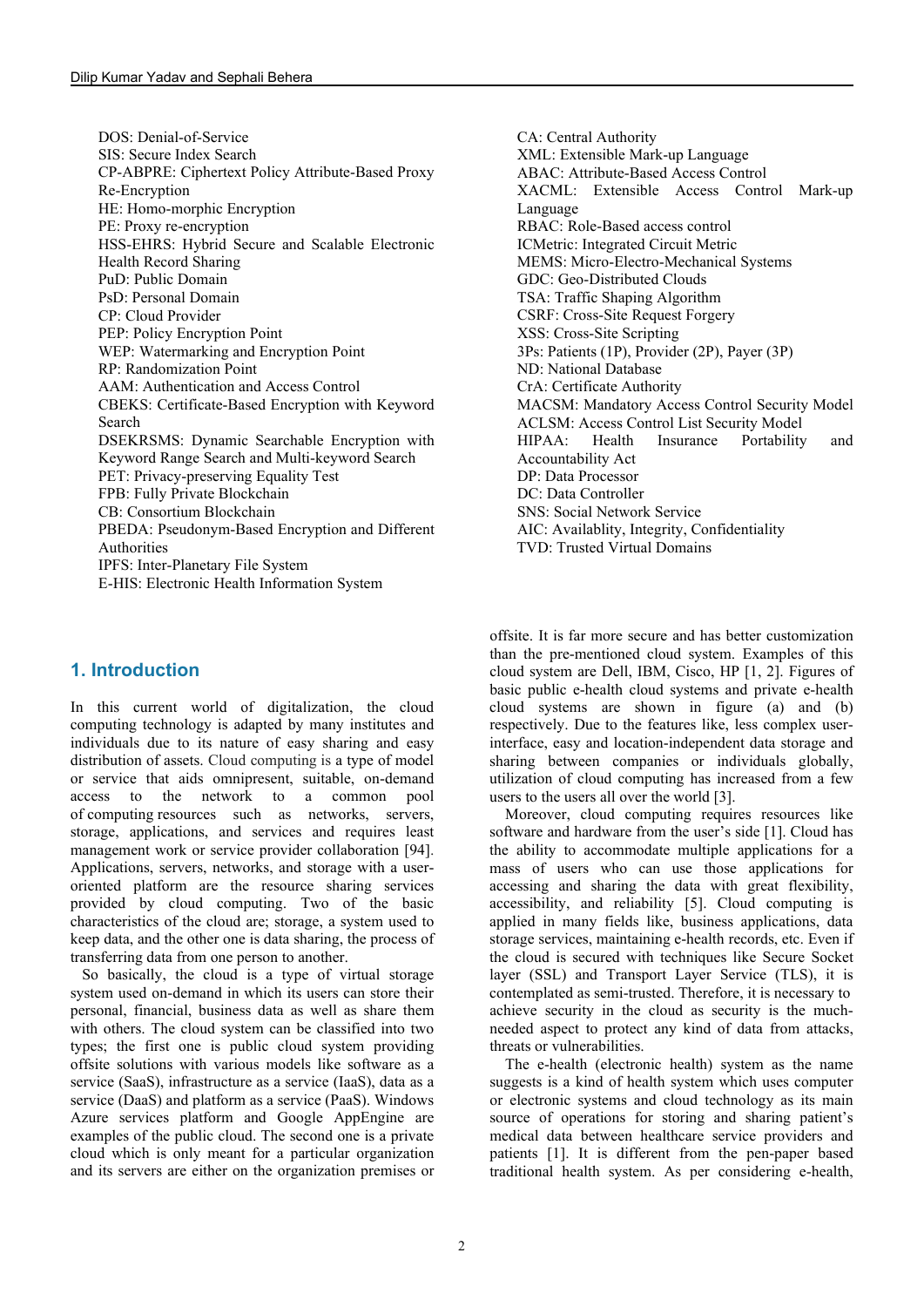there exist two kinds of health records; Personal Health Records (P-HR) and Electronic Health Records (E-HR) [48]. P-HR provides mobile health services to the patients that are directly operated by them to upload and share the health records. Microsoft is a type of P-HR cloud provider. E-HR is mainly handled by the healthcare providers and it has a great contribution in making decisions on giving proper health services to the patient, storing and secure the sharing of patient's data like medical history, test results, allergies, medicine details and prescriptions [8]. The e-health service involves an improved and well-founded approach of distribution of medical data over the networks and the usage of such information can be very beneficial for observing the patient's situation and come with an effective and better health service through actual-time health checking and location transparent distribution of health data with the purpose of studying it [9, 10]. The wide use of cloud and sharing of data through the cloud is increasing along with the time and the risk is also rising to that extent as the owner does not ensure direct control on data and the data is accessed by a virtual machine [12, 13].

 To get a secure and reliable cloud environment, the data migrated from source to destination must be exact and safe along with resolving the problems of data confidentiality, integrity, availability, network security, and access control [9, 4]. The objective is to minimize the risk as more as possible to keep the patient's data safe and intact and guarantee the correctness of the data while the data is being shared throughout the network.

 Leaving the traditional paper-based healthcare system and adapting the digitalized version in a fast way, caused the situation even tougher to manage the data along with the time and handling such a huge and increasing amount of data is not a simple task [15].

 Henceforth, the cloud-based e-health system has to meet all the security necessities along with maintaining availability of data anywhere at any time, reliability of the system and the network, authentication of the users and data backgrounds, integrity of the data and confidentiality of the data in the system while transferring the data over network [16].

To achieve security, the three methods used are: one is crypto methods, it consists of symmetric encryption, asymmetric encryption, attribute-based encryption, and hybrid methods. Another one is non-crypto methods which include access control, role-based policy implementation methods for defining the roles of every single user with their right of access [1]. The third one is the biometric-based methods which use biometric traits of a person for user authentication and authorization purpose. The categorization of the security mechanisms is made based on cryptography and biometrics concepts, where cryptography is the concept used for encryption and decryption of data using any encryption technique implying crypto methods and biometric technology uses a person's physical traits for authentication and authorization to system different from cryptographic techniques implying biometric-based methods. The rest

security methods which do not use biometric or cryptographic method are included in the non-crypto method.

 The significance of our work is to collect as much knowledge as possible on how to maintain the security requirements of the cloud-based e-health systems so that this system will be capable of storing and transferring the patient health data through a public cloud in a safe and secure manner.

Following the introduction, the section-2 shows the methodology used for this research work. Section-3 is used to point out the security requirements of the e-health system. Section-4 shows some legal perspective of protecting the e-health data on the basis of some security laws. Section-5 consists of some existing security mechanisms in e-health and categorized into crypto, noncrypto, and biometrics-based approaches. After this in section-6, the overall discussion is made on the approaches and a table is shown about the methods used for e-health cloud security and their benefits and limitations for each group. Lastly, in section-7 a conclusion is drawn from this whole work. For acronyms, one can use them from the section mentioned before the introduction section.



**Figure (a).** Public e-health cloud system.



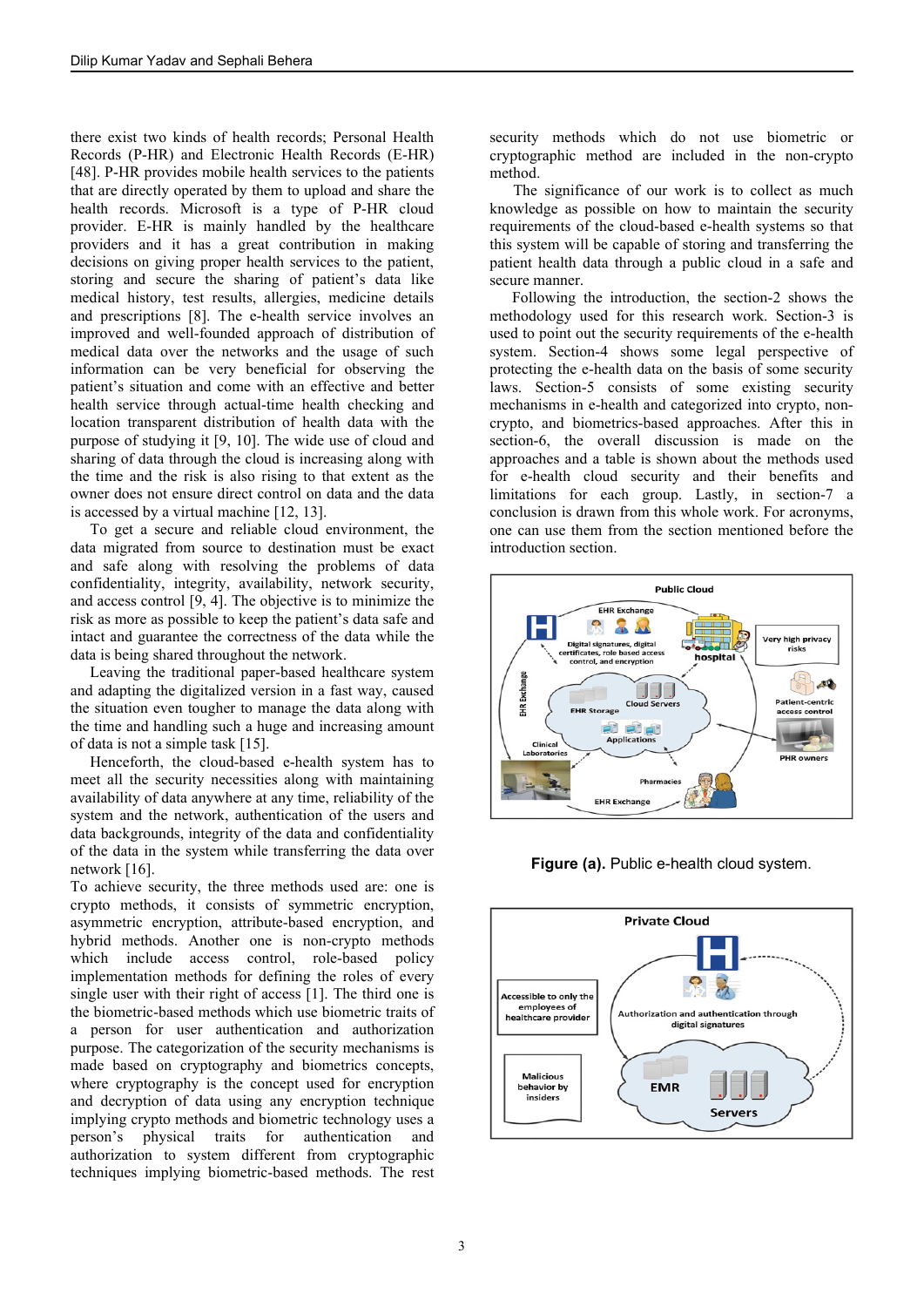**Figure (b).** Private e-health cloud system.

#### **2. Research Methodology**

A methodical survey always involves thorough and impartial coverage of explored literature. In our literature survey, we have included 85 literatures from various wellrecognized journals and conferences. Most of the literature papers are gathered from databases like IEEE Xplore, Science Direct, and Google Scholar. In order to include more information, some open-access journals are referred on the relevant subject. We gathered the papers by searching the strings:

*cloud-based e-health, electronic health security, e-health, e-health security, e-health security law* 

 The review consists of the papers based on maintaining the security criteria of the cloud-based e-health system, what are the security issues and the solutions resolving the issues. The literature used in this review paper is filtered using the following criteria mentioned in table (1) and the number of papers included and excluded from different search engines for the review with respect to the criteria mentioned is given in table (2).

Table (1). Selection and Exclusion criteria to include papers in the review.

| <b>Selection criteria</b>                                                                                                                                                                                                                                                                                                                                         | <b>Exclusion criteria</b>                                                                                                                                                                                                                                                                                                                                    |
|-------------------------------------------------------------------------------------------------------------------------------------------------------------------------------------------------------------------------------------------------------------------------------------------------------------------------------------------------------------------|--------------------------------------------------------------------------------------------------------------------------------------------------------------------------------------------------------------------------------------------------------------------------------------------------------------------------------------------------------------|
| Directly<br>or<br>indirectly associated<br>with e-health and<br>cloud technology.<br>Includes<br>cloud<br>computing solutions<br>for various security<br>issues of the e-health<br>system.<br>Framework designs<br>of Cloud-based e-<br>health.<br>Privacy and Security<br>mechanisms<br>included electronic<br>health data in the<br>cloud.<br>Transcribed<br>in | Not related to both<br>cloud technology<br>and e-health.<br>Not well-known<br>conference papers<br>i.e. not indexed in<br>databases such<br><b>as</b><br>IEEE, Scopus,<br>Science Direct, and<br>Cross-Ref.<br>Papers found<br>not<br>relevant data to any<br>of the terms e-health<br>or cloud or security<br>or combined.<br>Not written<br>1n<br>English. |
| English.                                                                                                                                                                                                                                                                                                                                                          |                                                                                                                                                                                                                                                                                                                                                              |

Table (2). Number of papers included and excluded from different search engines for the review.

| Search Engine         | Number<br>of<br>papers included | Numbers<br>papers excluded |
|-----------------------|---------------------------------|----------------------------|
| <b>IEEE Xplore</b>    | 44                              | 190                        |
| <b>Science Direct</b> | 16                              | 347                        |
| Google Scholar        | 91                              | 20009                      |

The 83 papers referenced are from the period of 2010 to 2019 and each of the other 3 papers from 2006, 2007 and 2009, figure (1). No papers are found on the relevant topic in the year 2008.



**Figure (1).** For different years the fractions of references included out of total references.

#### **3. E-health System Security Requirements**

The electronic health system is a co-operative computing system that facilitates real-time data flowing via a cloud network which is far better than the classic health system. The e-health system contains different types of sensitive information of the patient which might affect their life directly or put their life at risk. Therefore, to provide good service it is wise to secure the data and transfer it accurately through a fully trusted medium within a certain time to the owner of those data [18]. The actual challenges, in this case, are to manage the security of the location where the data is stored as well as securing the network through which the huge amount of data transmits from source to destination [14].

Many aspects that are to be taken into account for ehealth security can be, authentication i.e. checking the validity of the individuals and the data, data confidentiality so that the data will only be accessed by its

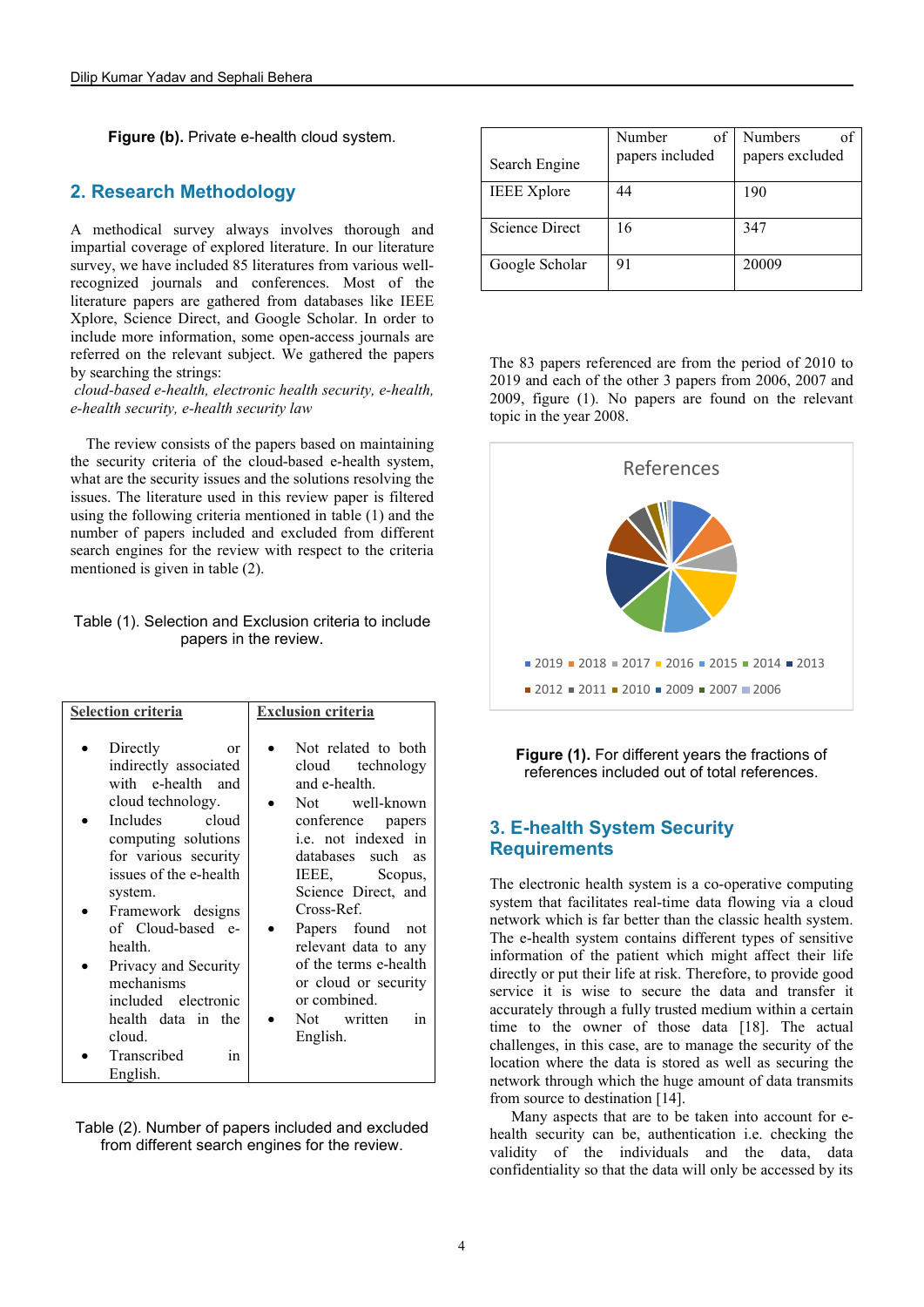owner, integrity ensures that the data is safe from any undesirable changes and [16]. It should be taken into consideration that the e-health should be scalable, flexible to any changes and should have a user-friendly interface [18]. The other important feature that could be added is availability of the system whenever and wherever it is needed to process and regulate the patient's data, reliability of the system to avoid any errors while providing services to its users and interoperability where the system should operate according to some standard communication protocols when communicating between different service providers [14].

To keep both the data and the network fully secured it gets very tricky to manage as the data is transferred to various destinations such as patients, health centres, insurance organizations, and cloud service providers [19]. However, the e-health system has a mechanism to assign different access privileges to different users to access and view the E-HR. As an example, a doctor can view a lot of information about the patient whereas an insurance company can see a limited part of the patient's data. In this manner, it is challenging to handle the verification and validation of diverse users with different access rights [21].

 By using cryptography, E-HR files security can be obtained by changing the meaning of original files to an unknown meaning which only can be decrypted by using cryptographic keys of the actual owner. Cryptography can be used to protect the E-HR files while it is stored and also while streaming the data [22].

 Many security techniques are used for e-health systems such as secret-key or symmetric key cryptography in which encryption and decryption key are identical, for example, Advanced Encryption Standard (AES), publickey or asymmetric key method uses a couple of different keys for encryption and decryption like RSA (Rivest, Shamir, Adleman) and the attribute-based encryption (ABE) [23] and biometrics which uses the users' traits for authentication.

 Although, cryptography is extremely useful in e-health security handling the crypto keys is tough as particular users are assigned with only a particular key and those must be kept secret. For any emergency cases, the system needs to keep the backup of the keys. As the data in the system are sensitive and its exposure might affect people's lives, the data must be maintained correctly also taking the emergency into considerations [20].

#### **4. Legal Perspective Relevant to Cloud-Based E-health**

As this paper presents brief knowledge of the security mechanisms used for the cloud-based e-health system, some security laws related to the topic are mentioned in  $table(3)$ .

| Reference | Law                                                                         | Origin and Time                              | Description                                                                                                                                                                                                                                                                                                                                                                                                                       |
|-----------|-----------------------------------------------------------------------------|----------------------------------------------|-----------------------------------------------------------------------------------------------------------------------------------------------------------------------------------------------------------------------------------------------------------------------------------------------------------------------------------------------------------------------------------------------------------------------------------|
| [87]      | Health Insurance<br>Portability and<br>Accountability Act<br>(HIPAA)        | United<br><b>States</b><br>Congress,<br>1996 | It was introduced by the United States Congress as federal law<br>and used in the US healthcare industry. HIPAA suggested some<br>privacy and security requisites for developing a better e-health<br>system, such as a patient's understanding of the operations<br>performed on his health data, patient allowing access on his data,<br>data confidentiality, data integrity, non-repudiation, auditing,<br>consent exception. |
| [89]      | Federal Privacy<br>Act of 1998                                              | Australia,<br>1998                           | It states the principal measures relating to information privacy.<br>But this act lacks in addressing issues such as information<br>ownership, access, and control, data breach warning.<br>Later with a modification data breach warning was made<br>mandatory in this act.                                                                                                                                                      |
| [89]      | Personally<br>Controlled<br>Electronic Health<br>Records Act 2012           | Australia,<br>2012                           | This act was legislated to operate in combination with the Heath<br>Identifiers Act 2010 to address the issues faced in the Federal<br>Privacy Act 1998, by creating an electronic information<br>warehouse of health records arranged by reference to distinct<br>health identifiers assigned to the Australian citizens.                                                                                                        |
| [90]      | Article 8 (Data<br><b>Protection Directive</b><br>Or Directive<br>95/46/EC) | European<br>Parliament,<br>24 Oct 1995       | The is no specific category for 'sensitive data' in the law so it is<br>considered under 'special categories of data' under article 8<br>which includes data associated with health or sex life.                                                                                                                                                                                                                                  |
| [90]      | Article 6<br>(Directive)                                                    | European<br>Parliament,                      | The personal data need to be,<br>Processed impartially and legitimately.                                                                                                                                                                                                                                                                                                                                                          |

#### Table (3). Security Laws.